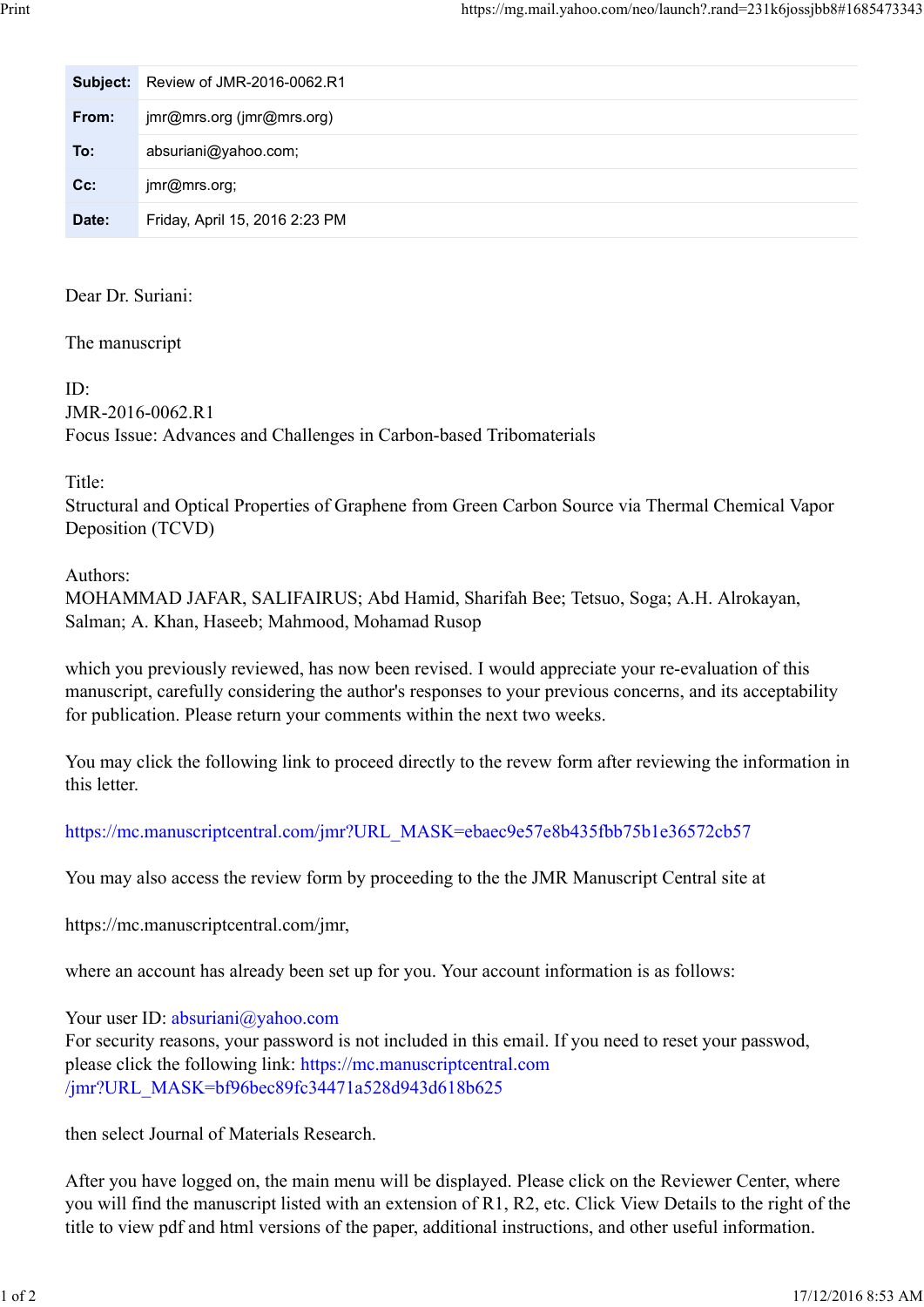Please review the additional instructions and then click the Score Sheet tab when you are ready to submit your review. Print<br>Please review the additional instructions and then click the Score Sheet tab when you are ready to submit<br>your review.

Once you enter information on the review form\*, you may save a draft, print the review, or submit. If you choose to annotate the author's PDF file using the Adobe commenting feature, please verify that your name does not appear on the note, or your identity may be inadvertently revealed to the authors.

To help JMR return a decision to the authors within one month, please return your comments and recommendation by 29-Apr-2016. Also, please note that all communications regarding this manuscript are privileged.

Thank you again for your valuable help in evaluating this manuscript.

Sincerely,

Dr. Mohd Fadzli Bin Abdollah Principal Editor Journal of Materials Research ---------------------------------

\*We ask all reviewers to consider the following 8 questions. In Question 2, comments on the Scientific Quality should include not only technical correctness, but also the extent to which the manuscript advances the scientific understanding of the topic. There is a requirement on the JMR web-site and inside the front cover: "Manuscripts that report data without giving an analysis, interpretation, or discussion are only acceptable if the data are sufficiently important that publication is expected to lead to significant new studies or advancements in science or technology." Enforcement of this standard for acceptance has sharply increased the rejection rate of manuscripts submitted to JMR.

1. Please describe briefly the new scientific results or theories that are of sufficient interest to warrant this article's publication in Journal of Materials Research.

2. Please describe any problems with the scientific quality or impact of the article.

3. Specify areas in which material should be omitted and/or in which new and important information should be included.

4. Please comment on the appropriateness of the references. Are there significant omissions?

5. Is the subject area appropriate for Journal of Materials Research? If not, why.

6. Are the English grammar and syntax satisfactory? Please list specific corrections by page and line numbers. If extensive corrections are required, note this also.

7. Please comment on the quality and appropriateness of the figures, noting problems with labels and legends. Could any of the figures be omitted? numbers. If extensive corrections are required, note this also.<br>
2. Please comment on the quality and appropriateness of the figures, noting problems with labels and<br>
legends. Could any of the figures be omitted?<br>
8. Other

8. Other remarks